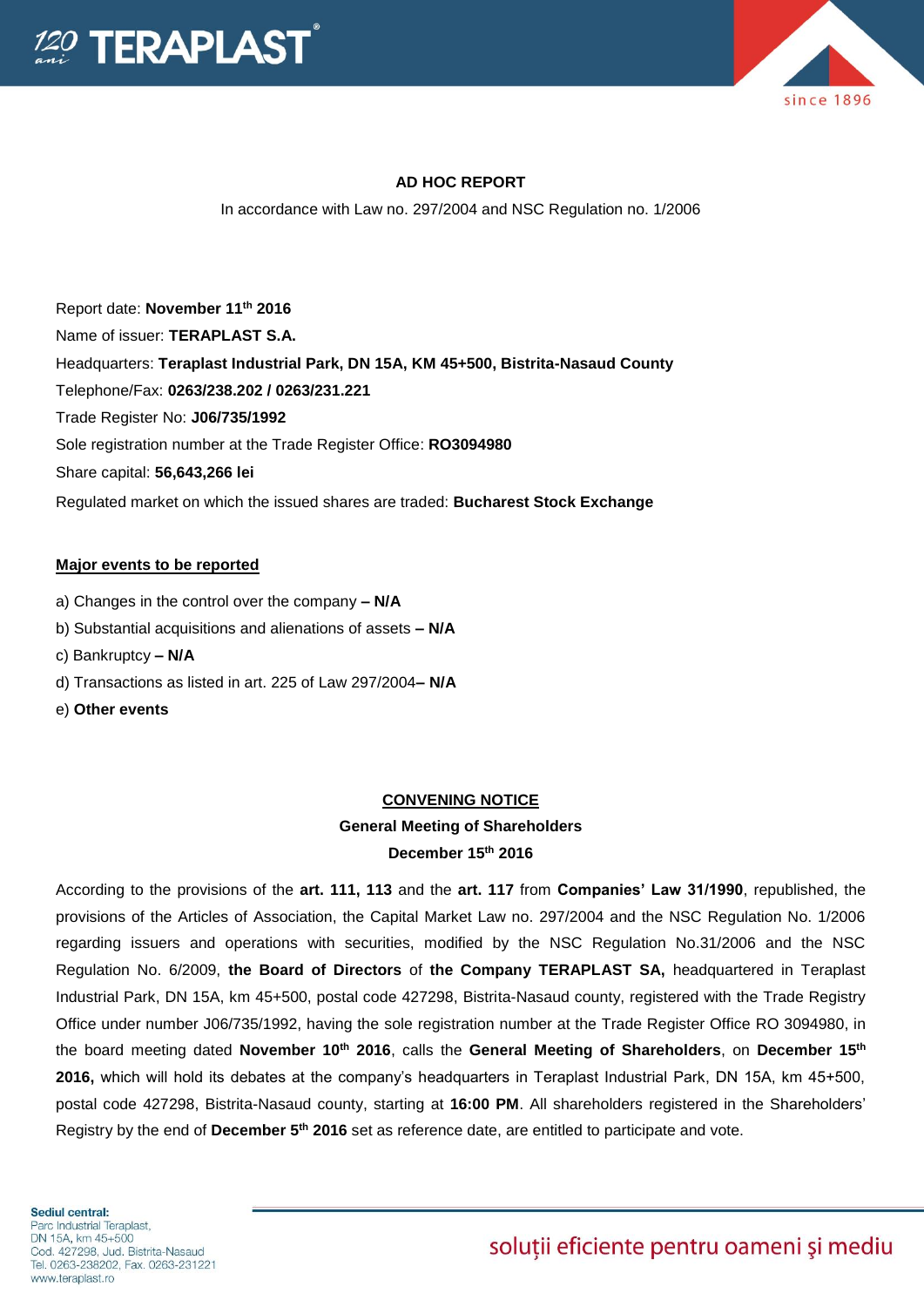## **I. Ordinary General Meeting of Shareholders will have the following: AGENDA**

*Considering the decision of the Board of Directors, no. 44, dated October 27th 2016, by which it was accepted the resignation of Mr. Teofil-Ovidiu Muresan from the function of Nonexecutive Director of the company, starting with October 27th 2016, and also the nomination of Mr. Mircea Hotoleanu as interim Nonexecutive Director, the mandate being effectual beginning with October 27th 2016 until the date of the assembly of the Ordinary General Meeting of Shareholders, which will complete the number of company's Directors.* 

is proposed for approval:

- 1. Election of a new member in the Board of Directors, his mandate being valid beginning with nomination day until October 6<sup>th</sup> 2017.
- 2. Empowering Mr. Dorel Goia and Mrs. Magda-Eugenia Palfi-Tirau to negotiate new managers' contract of mandate and to sign it, either of the two, in the name and on behalf of the Company.
- 3. Establishing the registration date which serves to identify the shareholders who will be affected by the decisions adopted by the General Ordinary Meeting of Shareholders. The date proposed by the Board of Directors is January 10th 2017.
- 4. Approval of the date January 9<sup>th</sup> 2017 as "ex-date", respectively the date previous to the registration date when the financial instruments, subject of the decision of the corporate bodies, are transacted without the rights resulting from such decision, pursuant to art. 2 letter f) of Regulation No. 6/2009 regarding the exercise of certain rights of the shareholders within the general assemblies of the trading companies, amended and completed by Regulation no. 13/2014 regarding the amendment and completion of certain regulations issued by the Security National Board (herein referred to as **NSC Regulation No. 6/2009**).
- 5. Empowering the Chairman of the Board of Directors to sign for and on behalf of all shareholders present at the assembly, the Decision of A.G.O.A.
- 6. Empowering the legal adviser, Mrs. Kinga Vaida, identified by ID series XB, No. 370326 and/or Mrs. Diana Bretfelean, identified by ID series X.B. no. 515915, to accomplish all formalities regarding registration of the Decision of A.G.O.A. at the Trade Register of Bistrita-Nasaud Law Court and to publish such decision in the Official Gazette of Romania, Part 4.

(1) One or more shareholders representing, individually or together, at least 5% from the company capital, have the right (i) to introduce items on the agenda of the General Meeting of Shareholders, on condition that each item be accompanied by an explanation or a draft decision proposed to be adopted by the General Meeting of Shareholders; (ii) to present decision drafts for the items included or proposed to be included on the agenda of the General Meeting.

(2) The rights stated at paragraph (1) can be exercised only in writing, and the documents will be submitted in a closed envelope at the company's headquarters from Industrial Park Teraplast, DN 15A, km 45+500, postal code 427298, Bistrita-Nasaud county, respectively sent by any post form or fast delivery with receipt, by clearly mentioning on the envelope in capital letters "FOR GENERAL MEETING OF SHAREHOLDERS from 15/16.12.2016" or sent by

# soluții eficiente pentru oameni și mediu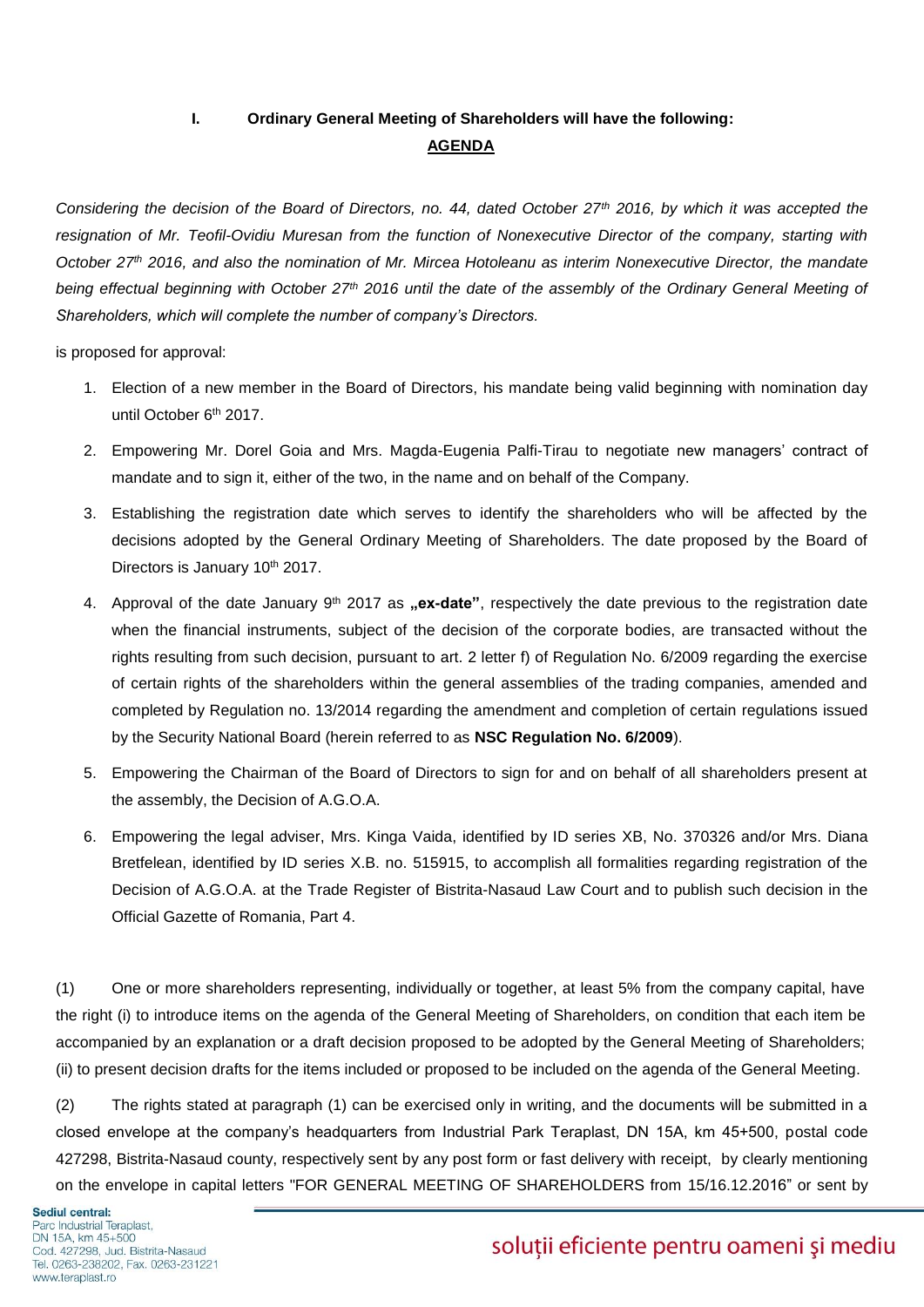courier or by electronic means with the extended electronic signature attached, according to Low no. 455/2001 regarding electronic signature, to the e-mail address, [secretariatCA@teraplast.ro,](mailto:secretariatCA@teraplast.ro) mentioning to the subject "FOR GENERAL MEETING OF SHAREHOLDERS from 15/16.12.2016".

(3) The shareholders can exercise their rights stated at paragraph (1) letter (i) and (ii) within 15 days from the date of publishing the present convocation letter, respectively by **November 30 th 2016 at the latest.** Each shareholder has the right to ask questions on the items from the agenda of the General Meeting of Shareholders, and the company will answer the questions asked by the shareholders during the Meeting. The questions will be submitted in a closed envelope at the company's headquarters from Teraplast Industrial Park, DN 15A, km 45+500, postal code 427298, Bistrita-Nasaud county, respectively sent by any post form or fast delivery with receipt, by clearly mentioning on the envelope in capital letters "FOR GENERAL MEETING OF SHAREHOLDERS from 15/16.12.2016" or sent by courier or by electronic means with the extended electronic signature attached, according to Low no. 455/2001 regarding electronic signature to the e-mail address, [secretariatCA@teraplast.ro,](mailto:secretariatCA@teraplast.ro) mentioning to the subject "FOR GENERAL MEETING OF SHAREHOLDERS from 15/16.12.2016", by **December 14th 2016** inclusive.

*The shareholders* can participate in person or they can be represented in the General Meeting of Shareholders either by their legal representatives or by other representatives who were given a special power of attorney, according to the conditions of the art. 243 from the Law no. 297/2004 on the capital market. The shareholders' access is allowed with the simple proof of their identity, with their ID - for the individual shareholders or in the case of legal entities and legal representatives of the individual shareholders - with a special proxy given to the individual who represents them.

Shareholders may grant a proxy (power of attorney) generally valid for a period not exceeding three years, allowing the designated representative to vote on all issues under discussion in the general meetings of shareholders of the Company, provided that the proxy (power of attorney) to be given by the shareholder, as a client, to an intermediary, defined in Art. 2 para. (1) Section 14 of Capital Market Law no. 297/2004 or to a lawyer.

*Shareholders* may not be represented in the general meeting of the shareholders on the basis of a general power of attorney, by a person who is in a situation of conflict of interest, in accordance with Art. 243 paragraph 6 ind. 4 of Law no. 297/2004 regarding the capital market, text introduced by GEO no. 90/2004 amending and supplementing Law no. 297/2004 on the capital market.

*General Proxies (powers of attorney*) shall be submitted to the Company at least 48 hours before the general meeting, until **December 13th 2016**, 16:00 o'clock, in copies, and should include statements of compliance with the original, under the representative's signature. General proxies can also be sent by e-mail with extended electronic signature incorporated, according to the Low no. 455/2001 regarding electronic signature, to the e-mail address, [secretariatCA@teraplast.ro,](mailto:secretariatCA@teraplast.ro) mentioning to the subject "FOR GENERAL MEETING OF SHAREHOLDERS from 15/16.12.2016".

*The quality of shareholder and in the case of legal persons or entities without legal personality, the quality of legal representative* is stated based on the list of shareholders of the Company from the date of reference, received from the Central Depository, or, in the case of different dates of the reference date/registration date, based on the following documents which will be presented to the issuer by the shareholder, issued by the Central Depositary or by the participants defined at the art. 168, alin. (1) letter b) of the law no. 297/2004, with the subsequent modifications and completions.

#### Sediul central:

Parc Industrial Teraplast, DN 15A, km 45+500 Cod. 427298, Jud. Bistrita-Nasaud Tel. 0263-238202, Fax. 0263-231221 www.teraplast.ro

# soluții eficiente pentru oameni și mediu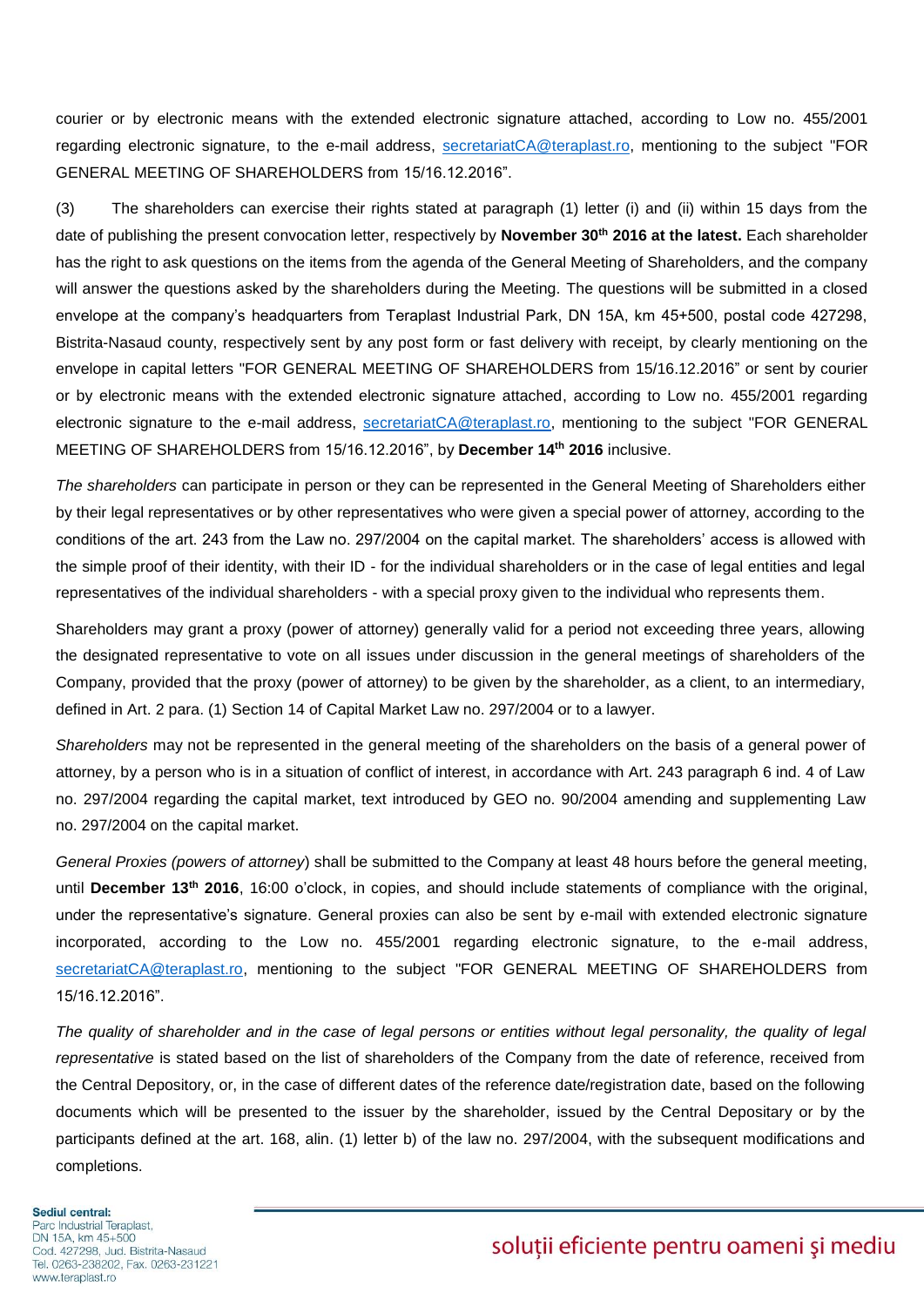a) Statement of account from which to appear the quality of shareholder and the number of owned share;

b) Documents to prove the enlistment to the central depositary of the information regarding the legal representative;

Documents certifying the quality of a legal representative elaborated in a foreign language other than English must be accompanied by a translation made by a certified translator, into Romanian or English.

The above requirements apply correspondingly also to prove the quality of a legal representative of the shareholder who proposes the introduction of new points on the agenda of the general meeting of shareholders or who asks the issuer questions regarding points from the agenda of the general meeting of shareholders.

According to art. 14 paragraph 4) of NSC Regulation No. 6/2009, a shareholder may appoint only one person to represent him at a certain general meeting. However, if a shareholder holds shares of a company in several securities accounts, this restriction will not prevent him to appoint a separate representative for the shares held in each securities account with respect to a certain general meeting. This provision will not affect the provisions of par. (5) art. 14 of NSC Regulation no. 6/2009.

According to art. 14 paragraph 4, clause. 1 of NSC Regulation No. 6/2009, a shareholder may appoint by power of attorney one or more alternate representatives to assure representation in the general meeting, if the representative appointed under par. (4) is unable to fulfill its mandate. If the power of attorney designates several alternate representative will be determine the order in which they exercise their mandate.

The shareholders can also vote the items from the agenda by mail, the voting form, filled in and signed accordingly, shall be sent in a closed envelope to the company's headquarters from Teraplast Industrial Park DN 15A, km 45+500, postal code 427298, Bistrita-Nasaud county, until **December 13th 2016** by 16:00 PM, by clearly mentioning on the envelope in capital letters "FOR GENERAL MEETING OF SHAREHOLDERS from 15/16.12.2016". The voting forms can also be sent by e-mail with extended electronic signature incorporated, according to the Low no. 455/2001 regarding electronic signature, to the e-mail address, [secretariatCA@teraplast.ro,](mailto:secretariatCA@teraplast.ro) mentioning to the subject "FOR GENERAL MEETING OF SHAREHOLDERS from 15/16.12.2016".

The vote by correspondence can be expressed by the representative only in the situation in which he received from the shareholder he represents a special/general proxy which will be deposited to the issuer in accordance with art. 243 alin. (63) of the Capital Market Law no. 297/2004, with the subsequent modifications and completions.

The special power of attorney forms which will be used for the vote by representation, as well as the forms used for the vote by mail will be made available to the shareholders both in Romanian and in English, at the company's headquarters from Teraplast Industrial Park, DN 15A, km 45+500, postal code 427298, during working days, between **08.00 – 16.30** and on the company's webpage: [www.teraplast.ro,](http://www.teraplast.ro/) Category «Investors», Section «General Meeting of Shareholders», starting with **November 14th 2016.**

The special power of attorney forms and the voting bulletins by correspondence shall be submitted in original, either in Romanian, or English at the company's headquarters from Teraplast Industrial Park, DN 15A, km 45+500, postal code 427298, Bistrita-Nasaud county, respectively sent by any post form or fast delivery with receipt, by **December 13th 2016** 16:00 PM, by clearly mentioning on the envelope in capital letters "FOR GENERAL MEETING OF SHAREHOLDERS from 15/16.12.2016", or can be sent by e-mail with extended electronic signature incorporated,